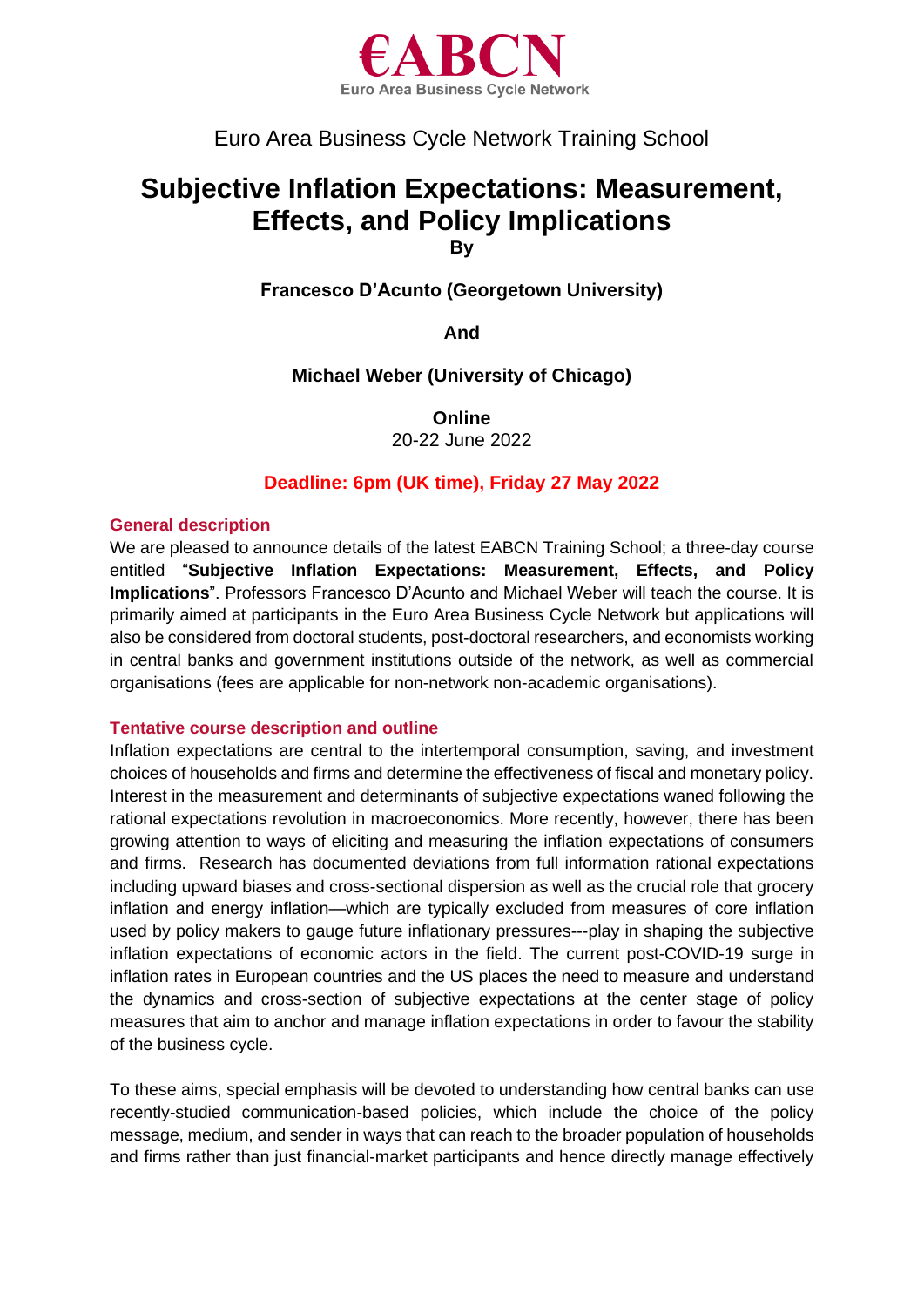

the beliefs and choices of a broader range of economic actors rather than relying on the indirect effect of monetary policy through financial intermediaries.

The following topics will be covered each day:

# **Day 1** – Monday, June 20, 2022

Topic: "**Best Practices to Measure Subjective Inflation Expectations and Stylized Facts**" Morning lecture session from 09:00 AM - 12:00 NOON (CEST) Afternoon practice session from 01:30PM - 3:30PM (CEST)

**Day 2** – Tuesday, June 21, 2022 Topic: "**What Determines Subjective Inflation Expectations and Economic Choices?**" Morning lecture session from 09:00 AM - 12:00 NOON (CEST) Afternoon practice session from 01:30PM - 3:30PM (CEST)

## **Day 3** – Wednesday, June 22, 2022

Topic: **"Managing Subjective Inflation Expectations and Economic Choices**" Morning lecture session from 09:00 AM - 12:00 NOON (CEST) Afternoon practice session from 01:30PM - 3:30PM (CEST)

## **Required Readings:**

D'Acunto, Francesco, Ulrike Malmendier, and Michael Weber: "What Do the Data Tell Us [About Inflation Expectations?"](https://papers.ssrn.com/sol3/papers.cfm?abstract_id=4048523) *Handbook of Subjective Expectations* (forthcoming).

D'Acunto, Francesco, Olivier Coibion, Yuriy Gorodnichenko and Michael Weber: "Reality [Check: How People Form Inflation Expectations and Why You Should Care.](https://scholar.google.com/scholar?cluster=10918087459700947035&hl=en&oi=scholarr)" *Journal of Economic Perspectives* (forthcoming).

D'Acunto, Francesco, Daniel Hoang, Maritta Paloviita and Michael Weber: "IQ, Expectations, [and Choice.](https://www.nber.org/system/files/working_papers/w25496/w25496.pdf)" *Review of Economic Studies* (forthcoming).

D'Acunto, Francesco, Ulrike Malmendier, Juan Ospina, and Michael Weber: :["Exposure to](https://www.journals.uchicago.edu/doi/10.1086/713192)  [Grocery Prices and Inflation Expectations"](https://www.journals.uchicago.edu/doi/10.1086/713192) *Journal of Political Economy*, 129(5), May 2021.

The first two papers provide the most recent research overview of the topics we will cover in the training session and contain detailed references to the growing literature on measuring inflation expectations, their determinants, and the relevance for economic choices, which participants can refer to for more detailed readings. The latter papers represent the backbones of the study of the deep determinants of subjective inflation expectations and subsequent economic choices for households and firms in terms of nature (cognition) and nurture (environmental economic signals).

#### **Practice sessions:**

On day 1, course participants will be provided with micro survey data to document salient and recurring properties of subjective inflation expectations and how they differ from the benchmark of full-information rational expectations.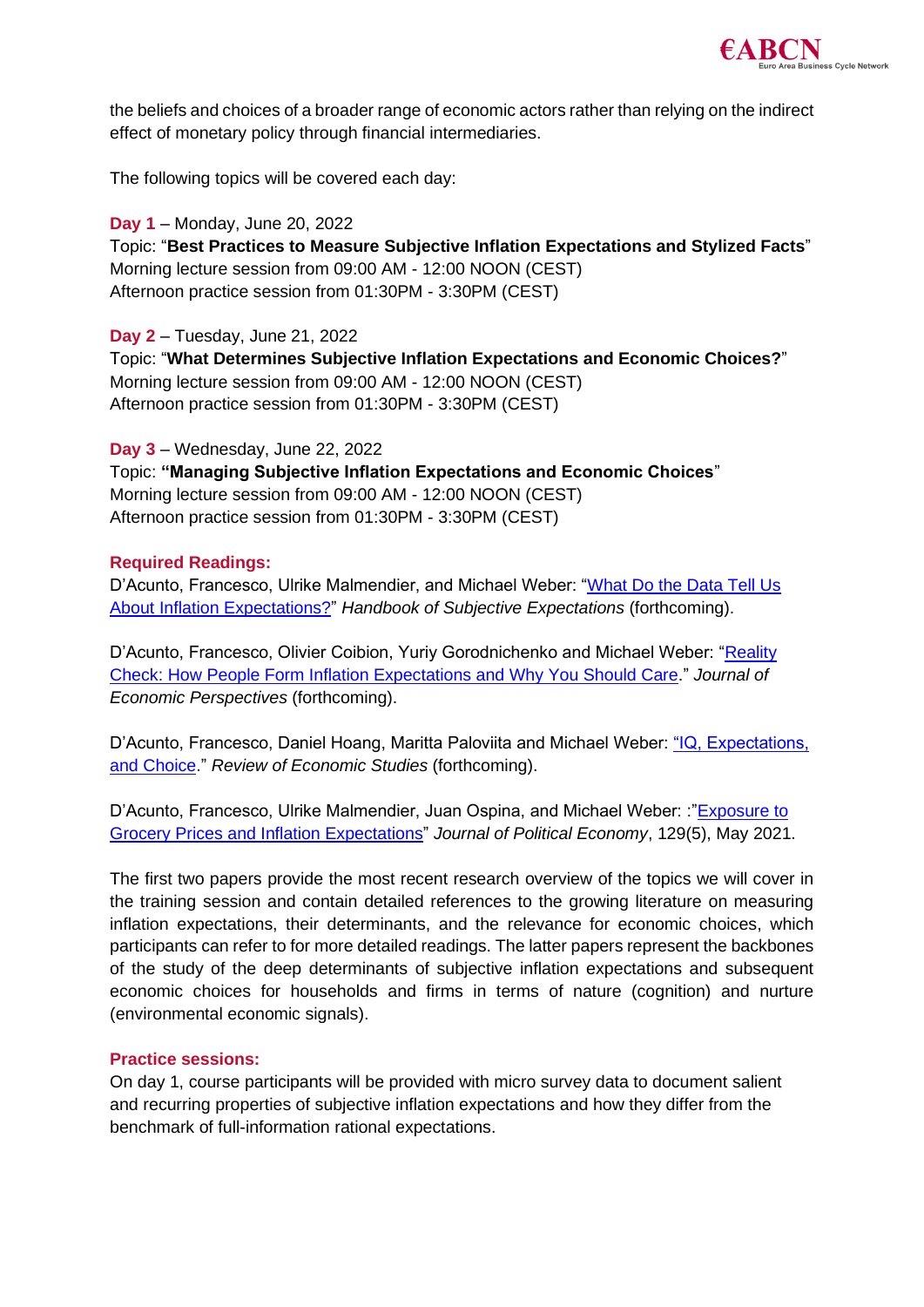

On day 2, participants will develop and design their own survey questions to elicit subjective expectations, including dimensions that might be currently absent from the focus of this area of research, and are expected to prepare a short presentation on a possible research project.

On day 3, participants will present the question, methodology and design they aim to tackle and will receive feedback. Questions related to the characterization of subjective macroeconomic expectations as well as their management and potential impact of policy measures on expectations and choice are all especially welcome.

# **Administrative Information:**

The course will take place online via Zoom. The course will run from Monday, June  $20<sup>th</sup>$  – Wednesday, June 22<sup>nd</sup>. Each day the session will begin at 0900 (CET) and will run till 1530 (CET) with a break from 1200 – 1330 (CET)**.** More information will be circulated to successful applicants closer to the date.

We ask that you send a **current** version of your CV. PhD students **must** also specify in which way the school will be useful for their current research (**max** 300 words).

# **The application deadline is 6pm (GMT), Friday 27 May 2022.**

Participants from **non-academic institutions** where the employer is **not** a member of the EABCN network are charged a course fee of **EUR1000**. We reserve the right to deny access to the course if payment has not been completed in due time.

# **How to Apply:**

# **Candidates who are CEPR affiliated or already have a CEPR profile should apply by submitting their CV online:**

1) Log in on the CEPR portal online at **<https://portal.cepr.org/>**

2) Go to **<https://portal.cepr.org/meetings/1572/info>**

3) If you are a member of the MEF programme area, click on "Change registration details", complete the requested information and click "Submit information".

4) If you have a CEPR profile, click on "Step 1: Apply" and complete the requested information and click "Register"

# **Candidates who are not CEPR affiliated or do not have a CEPR profile should apply by submitting their CV online:**

- 1) Create an online profile **[here](https://portal.cepr.org/user/register)**
- 2) Log in on the CEPR portal online at **<https://portal.cepr.org/>**
- 3) Go to **<https://portal.cepr.org/meetings/1572/info>**
- 4) Click on "Step 1: Apply" and complete the requested information and click "Register"

If you have any difficulty in applying please contact, Lydia Williams, CEPR Events Officer at **[lwilliams@cepr.org](mailto:lwilliams@cepr.org?subject=1488-%C2%A0EABCN%20Training%20School%20-%20Ludwig%20Straub%20-%20Mannheim%2C%202022)** for assistance, with the subject line '1572 – EABCN Training School – D'Acunto and Weber, Online, June 2022'

#### **About the Instructors:**

**Francesco D'Acunto** will join Georgetown University as the James A. Clark Endowed Chair in Finance, Economics, and Public Policy in June 2022, after having served on the faculties of